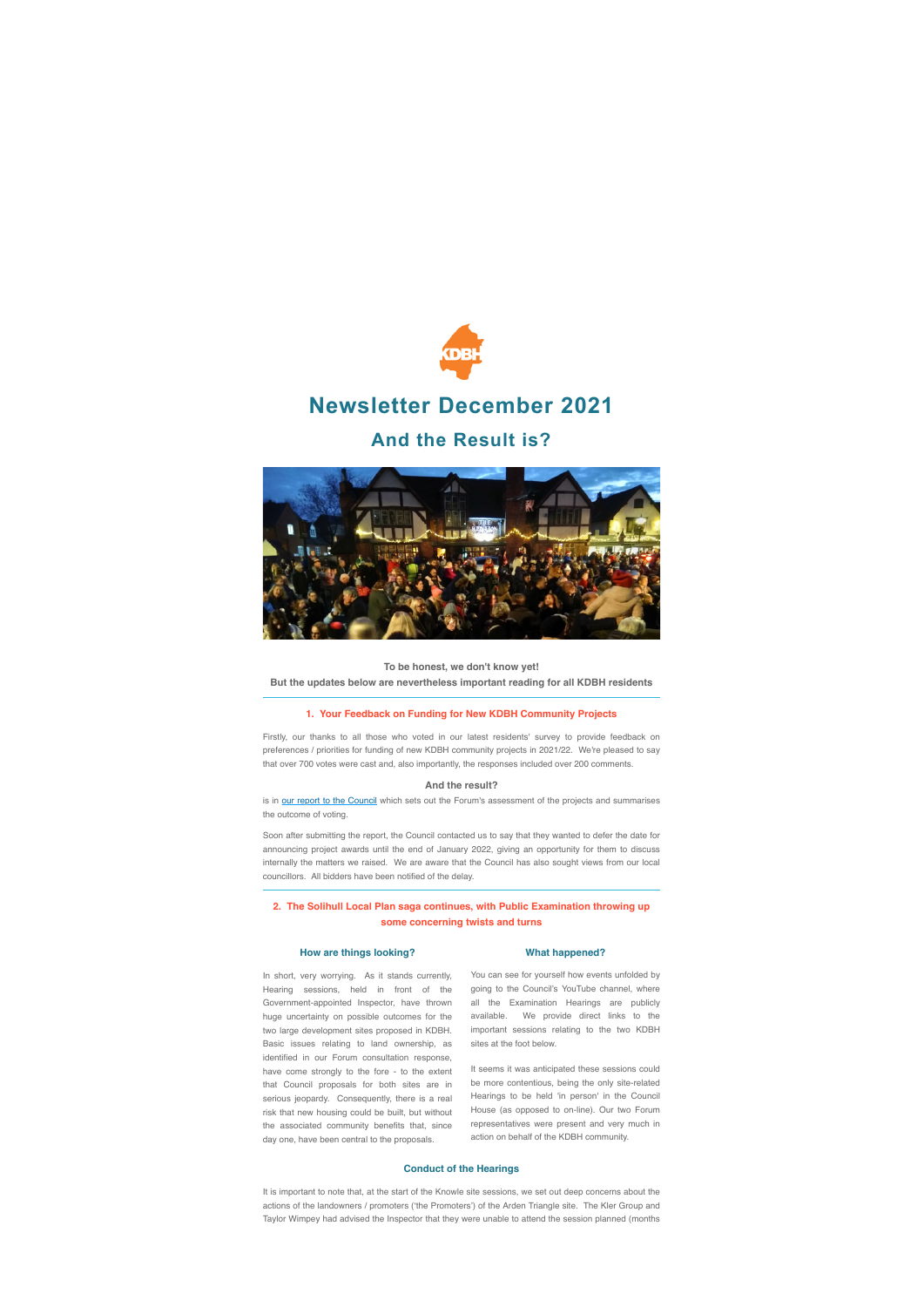before) for 18 November ("the main Hearing"). Instead, they were not only allowed an additional, separate session on 22 November, but also for this to be at the exclusion of all other interested parties. To compound matters further, *less than 24 hours* before the main Hearing, a substantial amount of new and materially significant documentation from the Promoters was made public for the first time and accepted into the evidence base. Although never consulted upon and with no time for close inspection before the main Hearing, these documents (including a so-called 'Statement of Common Ground' marked 'draft' and unsigned) were nevertheless referenced and heavily relied upon by the Promoters in propounding very different alternative proposals.

Unsurprising, then, that most attendees at the main Hearing shared our strong view that this course of events was unfair and unprocedural, in conflict with planning procedure as set down in National guidance. We view it as disrespectful not only to ourselves and other attendees, but most importantly to KDBH residents.

## **Summary Outcome for KDBH Sites**

#### **KN1, Hampton Road:**

#### **KN2, Land South of Knowle / Arden Triangle:**

- Land ownership issues call into question the goal of moving the Knowle Football Club and creating new community sporting facilities.
- Deliverability and viability issues bring into question the soundness of the Council's Plan.
- Land ownership issues call into question delivery of a new, re-located secondary school. In short, the Promoters categorically rule out making their land available for a relocated new secondary school (which is what the Council's site Masterplan shows). Instead, they insist that the Council uses land it owns to re-locate the Arden Academy - to which the Council responds by setting out why this is not feasible.
- Deliverability and viability issues bring into question the soundness of the Council's Plan.

#### **Where Does That Leave Us?**

The upshot is that it is very uncertain that the Council has made a sufficiently strong case to justify their proposed allocations on either of the two sites.

This does NOT, however, mean that the housing allocations will be removed. What happens next will depend on the Inspectors' findings. Options could include (see also Giles Cannock QC for the Council summing up at the end of 18 November Hearings) the Inspectors deciding that:

- The allocations are justified as submitted and are confirmed.
- The allocations are unsound and the sites are removed although this scenario could seem a 'last resort' given wider potential impact this could have on the Local Plan.
- The allocations are sound with modifications which could include alternatives proposed by the promoters/landowners of KN1 and KN2. Clearly, this outcome would be a 'lose/lose ' scenario for KDBH residents (lose Green Belt; lose community benefits).
- The allocations are sound with modifications which could include additional sites if there is deemed to be a shortfall in housing numbers, resulting in loss of yet more Green Belt and even greater construction disturbance in the future.

## **What Next and When?**

Hearings to date have already resulted in the timetable for the Examination in Public being extended out to the end of January 2022.

It thus seems unlikely that we will have sight of the Inspectors' report and findings before Spring 2022.

It is also already clear that the Council will need to make a significant number of 'Main' modifications to their Local Plan. This will almost certainly mean that they will need to undertake a further stage of consultation next year, prior to their Local Plan being in a state for final submission to the Secretary of State.

#### **In Conclusion..**

All in all, a depressing and very frustrating situation; one that for KDBH residents does little to engender confidence or trust, either in the planning system or its possible outcomes that will have such an impact on the future of KDBH - and Knowle in particular.

## We await the Inspectors' report.

### **Links to KDBH Site Hearing Sessions on Council You Tube site:**

[Solihull Local Plan EiP - 18 Nov 2021 Matter 6G](https://shoutout.wix.com/so/b5NrsBE9x/c?w=7qiPnqbo9DjyrhvKFB-VxuCWAS9hyQTvOogSS5leA00.eyJ1IjoiaHR0cHM6Ly93d3cueW91dHViZS5jb20vd2F0Y2g_dj1PX29lWklxRDZGdyZsaXN0PVBMNjJqUGhKdW5wVW45Z1FlaVZ2YnM0M2RBUVpVZ0RzYmomaW5kZXg9MTYiLCJyIjoiNWZmOTMxMWYtMWQ5Yi00OGU1LTNhMTUtMDEzN2Q2NjQxYzIwIiwibSI6Im1haWwiLCJjIjoiOGYxMzg2MjAtZmZhYi00N2QzLWJlMmMtNTI2MTFhMWYyOWE2In0) ("the main Hearing", attended in person by the KDBH Forum). Site KN1 is covered in the morning session; KN2 in the afternoon session.

- go to minutes 10:10 13:06. Forum representation re. a separate session for KN2 Promoters only
- go to minutes 16:20 18:28. Forum representation re. KN2 Promoters' additional documentation
- go to 4 hrs 40 mins 4 hrs 47 mins. Forum sets out history of KN2 proposals, highlighting documentary evidence that a new secondary school was both a catalyst and instrumental to development of proposals for the Arden Triangle site - and the fundamental basis on which residents have been consulted
- go to 6 hrs 30 mins 6 hrs 37 mins. KN2 Promoters' representative sets out their position regarding not allowing use of their land for a school.

[Solihull Local Plan EiP - 22 Nov 2021 Additional Matter 6G](https://shoutout.wix.com/so/b5NrsBE9x/c?w=_0WuplM3Sitx-b1M6EF9fi5jVxznBDeAAYEl6hstWpg.eyJ1IjoiaHR0cHM6Ly93d3cueW91dHViZS5jb20vd2F0Y2g_dj1FUldtQklaYWVUYyZsaXN0PVBMNjJqUGhKdW5wVW45Z1FlaVZ2YnM0M2RBUVpVZ0RzYmomaW5kZXg9MTciLCJyIjoiNWZmOTMxMWYtMWQ5Yi00OGU1LTNhMTUtMDEzN2Q2NjQxYzIwIiwibSI6Im1haWwiLCJjIjoiOGYxMzg2MjAtZmZhYi00N2QzLWJlMmMtNTI2MTFhMWYyOWE2In0) (the additional Hearing for the Promoters of site KN2, Arden Triangle